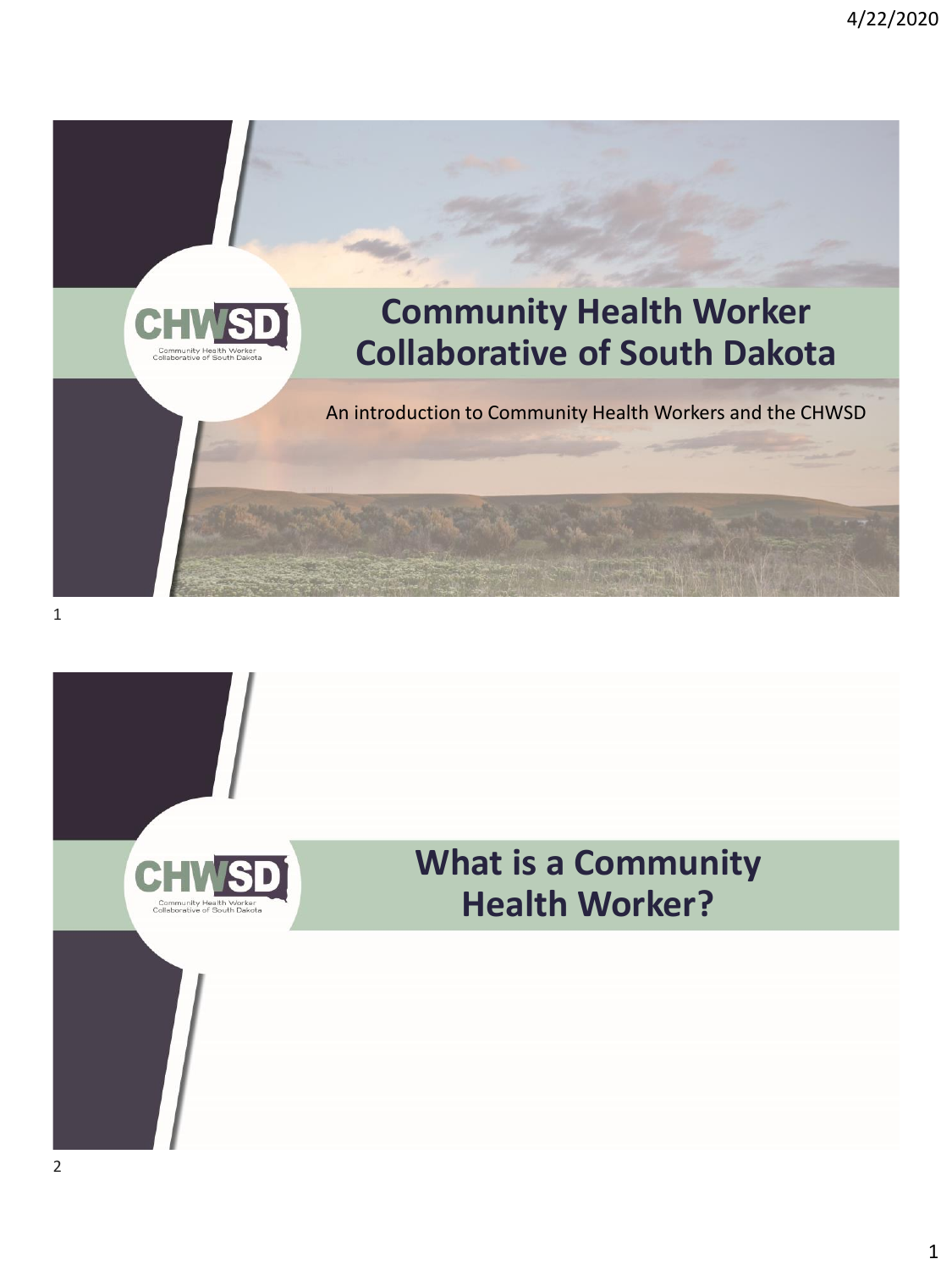### **What is a CHW? American Public Health Association (APHA)**

The CHWSD has adopted the American Public Health Association's (APHA) definition of a Community Health Worker (CHW):

**"A community health worker (CHW) is a frontline public health worker who is a trusted member of and/or has an unusually close understanding of the community served. This trusting relationship enables the worker to serve as a liaison/link/intermediary between health/social services and the community to facilitate access to services and improve the quality and cultural competence of service delivery." - APHA 2020<sup>1</sup>**

3

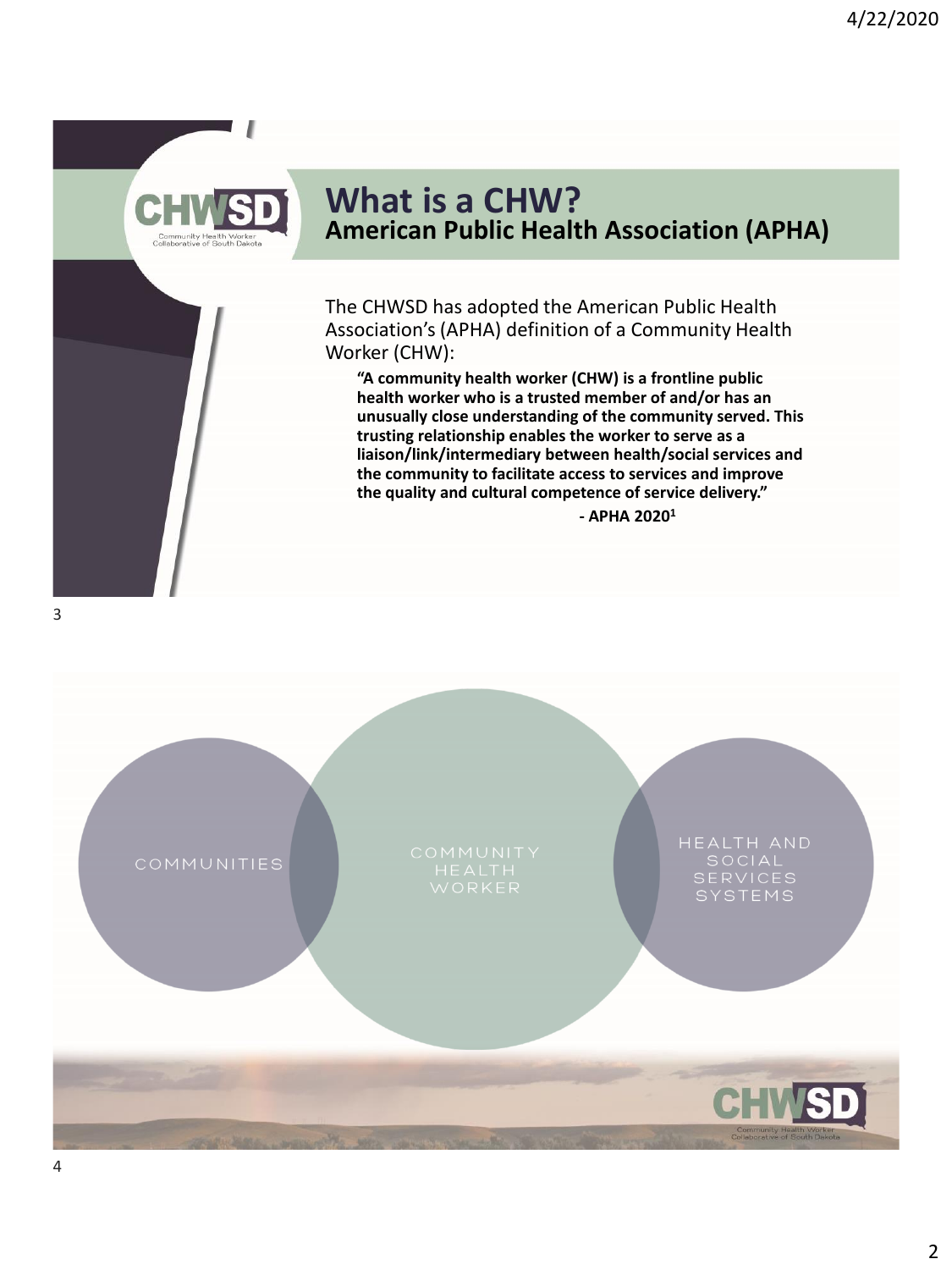

## **Where do CHWs Work?**

Community Health Workers can work in all different areas, from hospitals to insurance companies, and behavioral health to chronic disease management. Some of the more common locations where CHWs work includes:

- Hospitals
- Medical clinics
- Community health centers
- Chronic disease management
- Behavioral health
- Addiction and substance abuse
- Head start programs
- Child abuse prevention programs
- Employee benefits programs
- Insurance companies
- And many, many more areas and specialties

### **Community Health Worker Titles Additional/Alternative Titles**

- Case Work Aide
- Community Care Coordinator
- Community Health Advisor
- Community Health Educator
- Community Health Promoter
- Community Health Representative
- Community Health Worker
- Community Outreach Worker
- Consejera/Animadora (counselor/organizer)
- Environmental Health Aide
- Family Service Worker
- HIV Peer Counselor
- Lactation Consultant/Specialist
- Lay Health Advisor
- Lead Abatement Education Specialist
- Maternal/Infant Health Outreach Specialist
- Neighborhood Health Advisor
- Outreach Specialist
- Patient Navigator
- Peer Educator
- Promotor (a) de Salud (health promoter)
- Public Health Aide
- And many, many more titles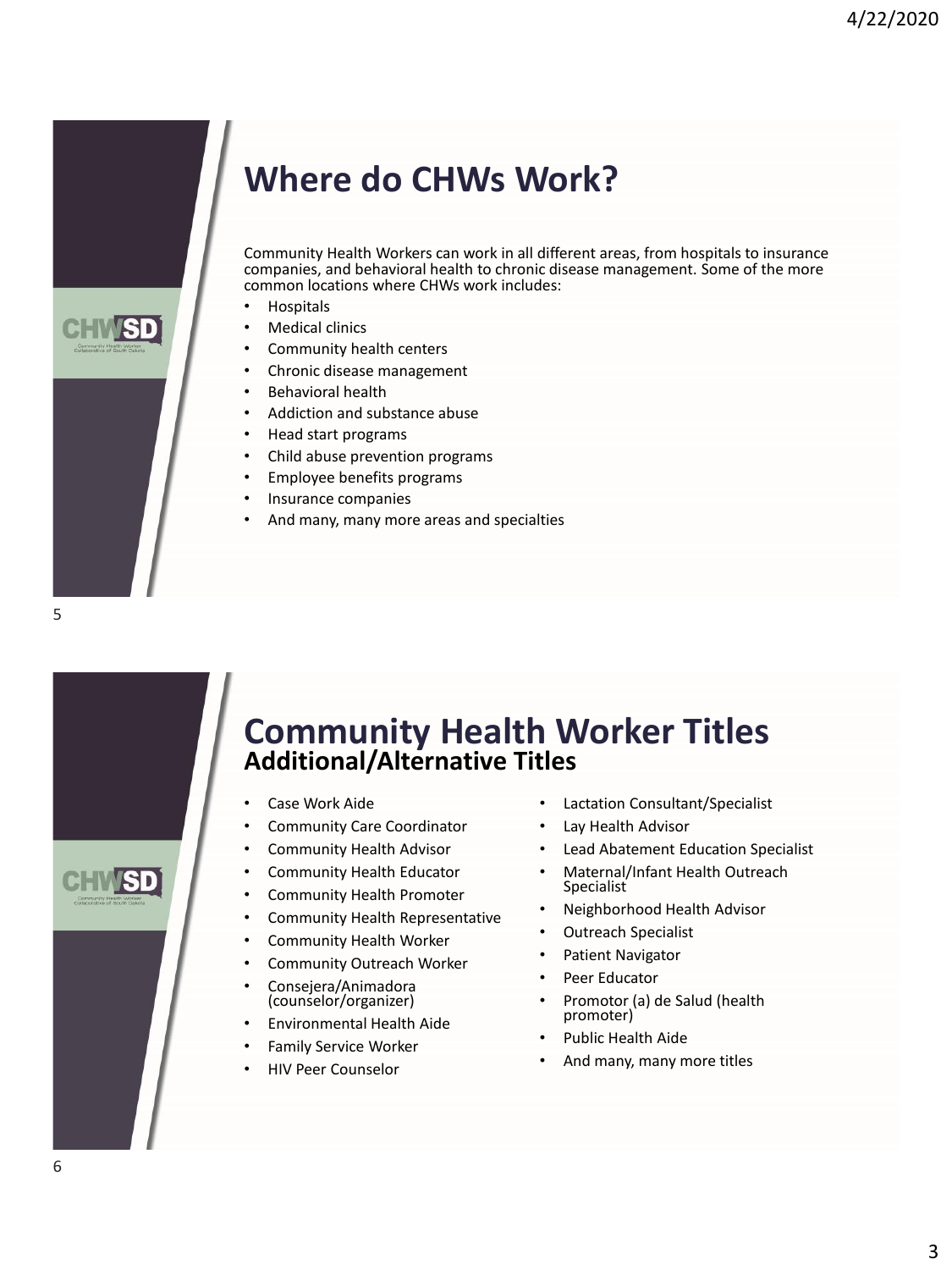

### **CHW Scope of Work South Dakota-specific<sup>2</sup>**

**Health system navigation and resource coordination,** including helping a patient find providers to receive a service, helping a patient make an appointment for a service, arranging transportation to a medical appointment, attending an appointment with the patient for a medical service, and helping a patient find other relevant community resources such as a support group.

**Health promotion and coaching,** including providing information or education to patients that makes positive contributions to their health status, such as cessation of tobacco use, reduction in the misuse of alcohol or drugs, improvement in nutrition, improvement of physical fitness, family planning, control of stress, pregnancy and infant care including prevention of fetal alcohol syndrome.

**Health education to teach or promote methods and measures that have been proven effective in avoiding illness and/or lessening its effects,** such as immunizations, control of high blood pressure, control of sexually transmittable disease, prevention and control of diabetes, control of toxic agents, occupational safety and health, and accident prevention. The content of the education must be consistent with established or recognized healthcare standards.

**CHWSD**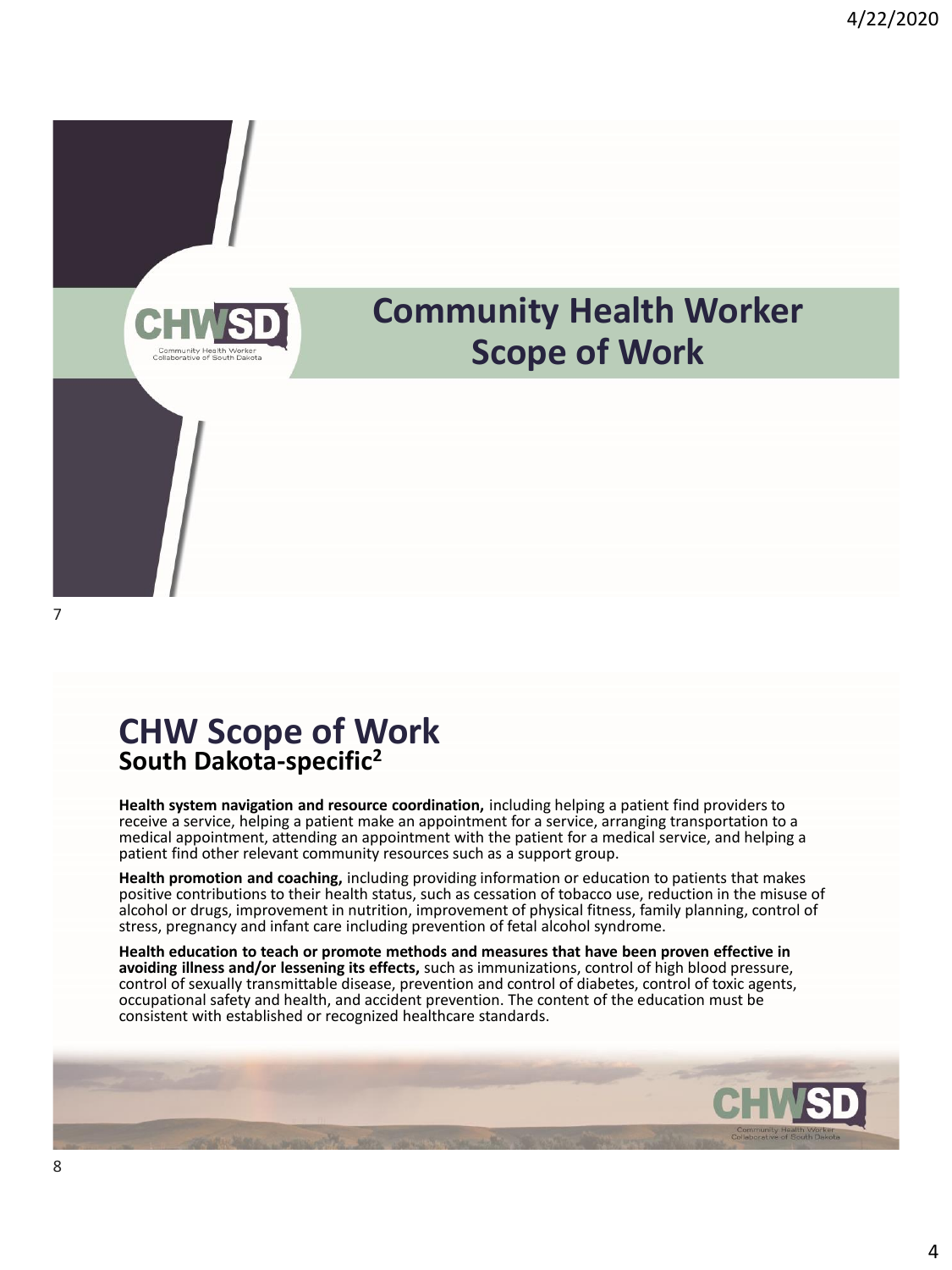



### **Mission and Vision Community Health Worker Collaborative of SD**

#### *Mission*

*To promote, support, and sustain the Community Health Worker (CHW) profession in South Dakota.*

#### *Vision*

*A well-established statewide network of CHW professionals who provide a wide range of services for South Dakotans.*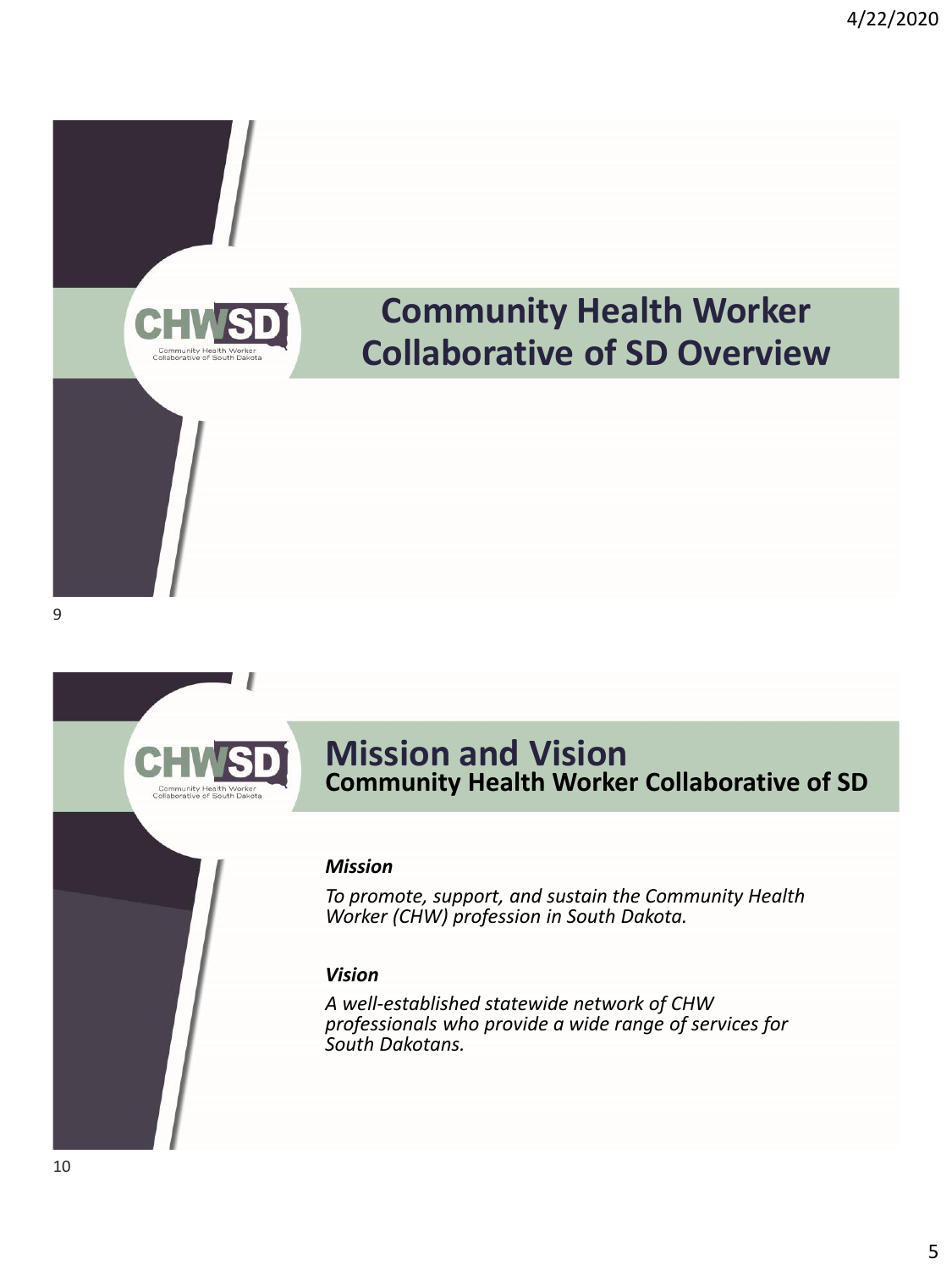



### **Organizational Origins Timeline of CHW Activities**

#### **2015**

South Dakota Department of Health (SD DOH) conducted an environmental scan and statewide analysis of the CHW workforce

#### **2016**

SD DOH and SD DSS facilitated a workgroup to develop recommendations for CHWs in South Dakota

#### **2019**

SD DSS announced CHW services as a covered services of SD Medicaid

#### **2020**

SD DOH introduces CHWSD to promote and develop the CHW Workforce in South Dakota

### **Areas of Focus Collaborative Work**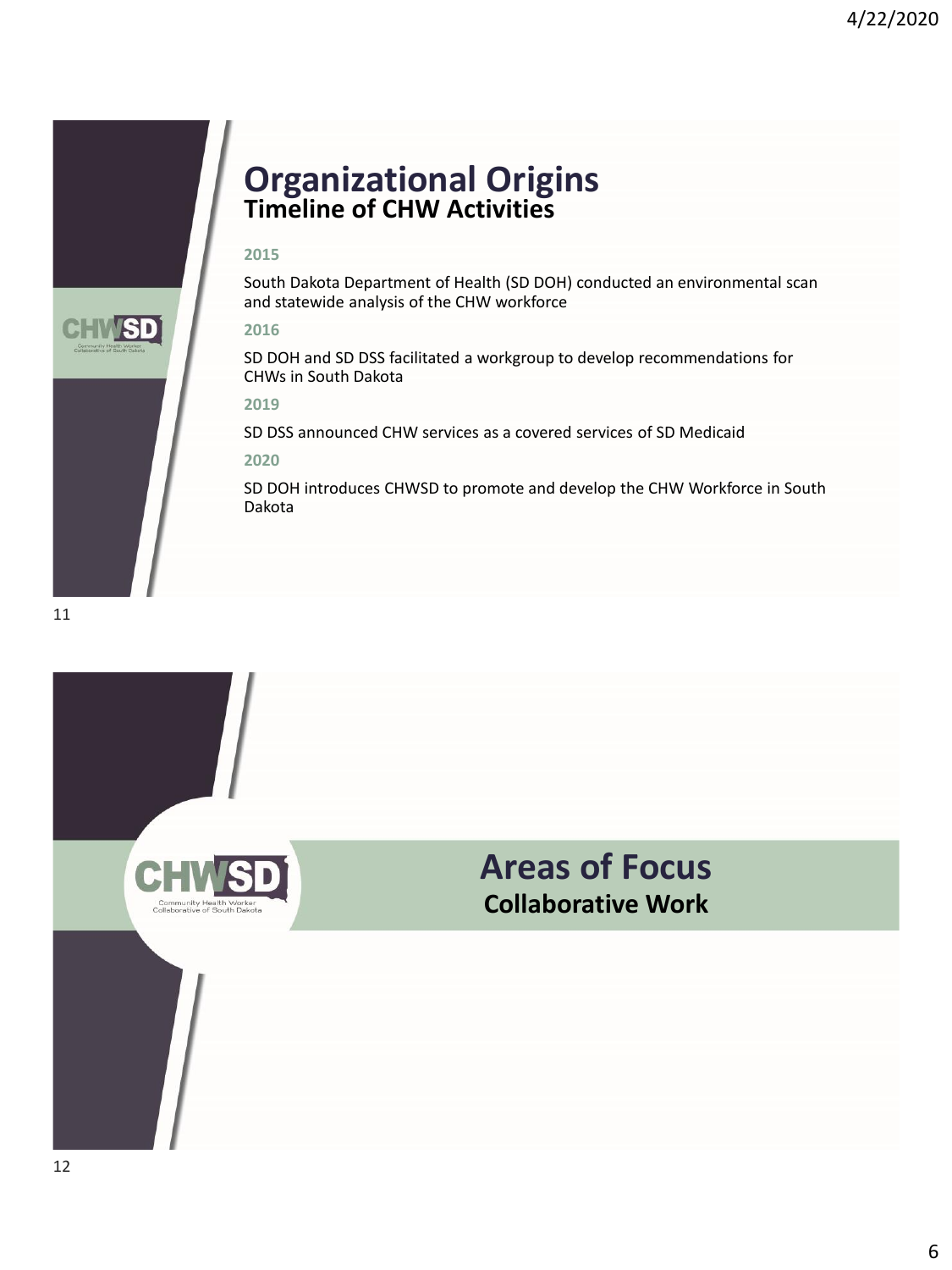

### **Awareness**

- Introduce the CHW profession
- Explain and summarize the CHW profession
- Share CHW success stories





# **Training**

- Promote current CHW training programs
- Assist organizations in developing CHW training programs
- Promote CHW training to nontraditional and traditional students

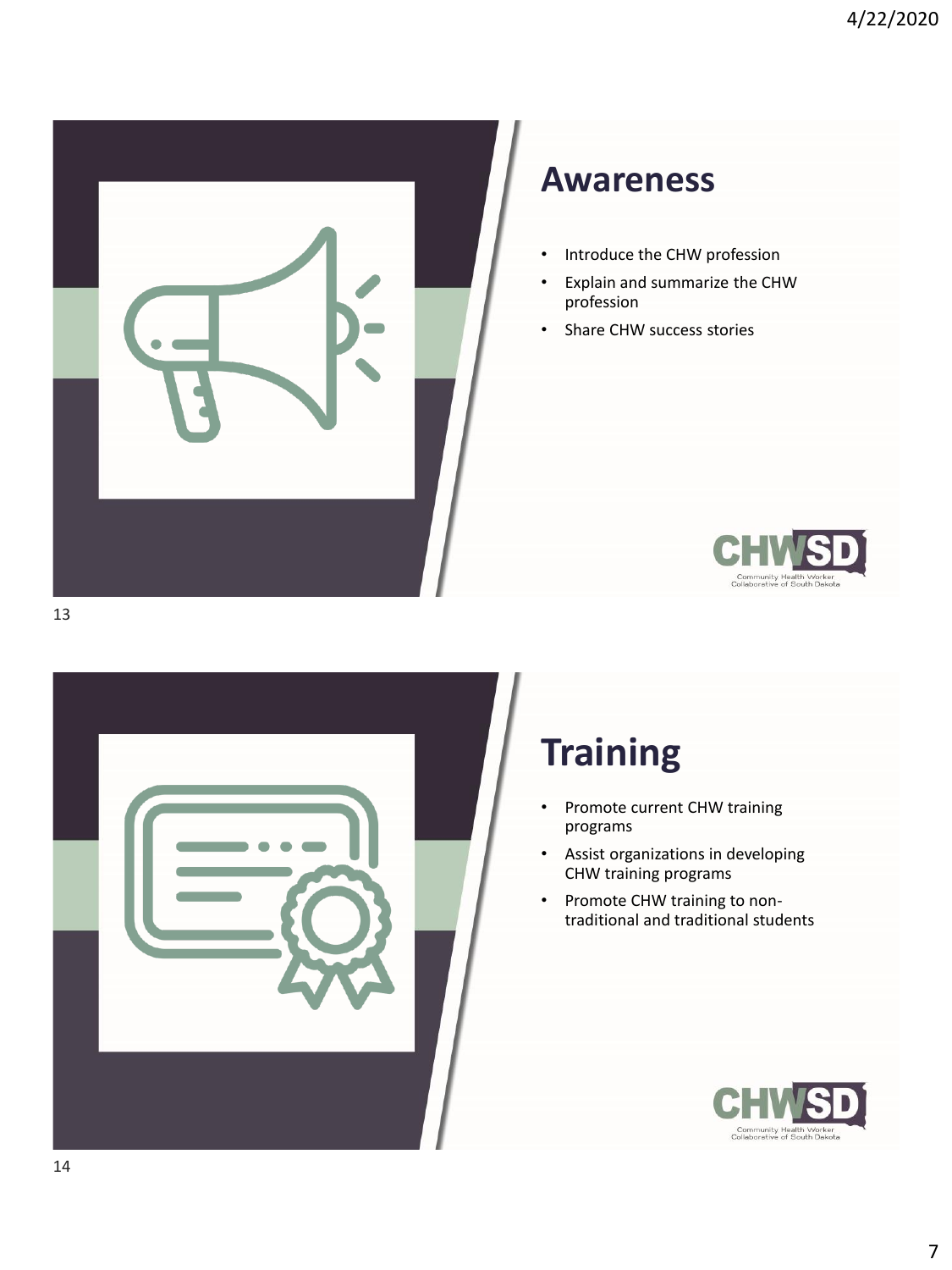

### **Workforce Development**

- Promote the CHW position
- Promote the CHW scope of work
- Promote integration of CHWs into medical and social services organizations





## **Reimbursement**

- Educate organizations regarding CHW reimbursement through SD DSS Medicaid
- Work collaboratively with other payers to cover CHW services

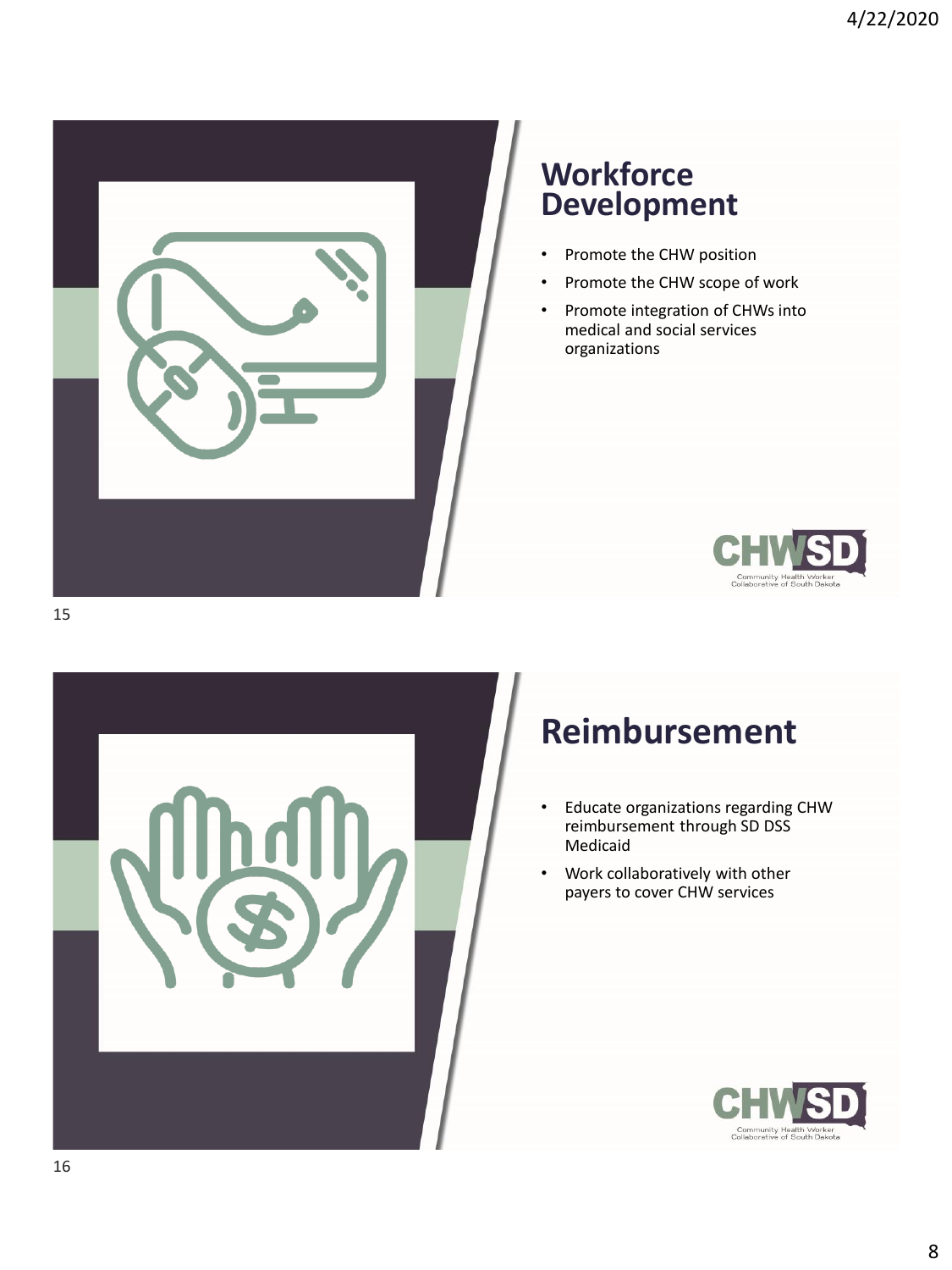

### **Career Ladder / Lattice**

- Promote career advancements for CHWs
- Promote cross-training of CHWs to other positions/trainings